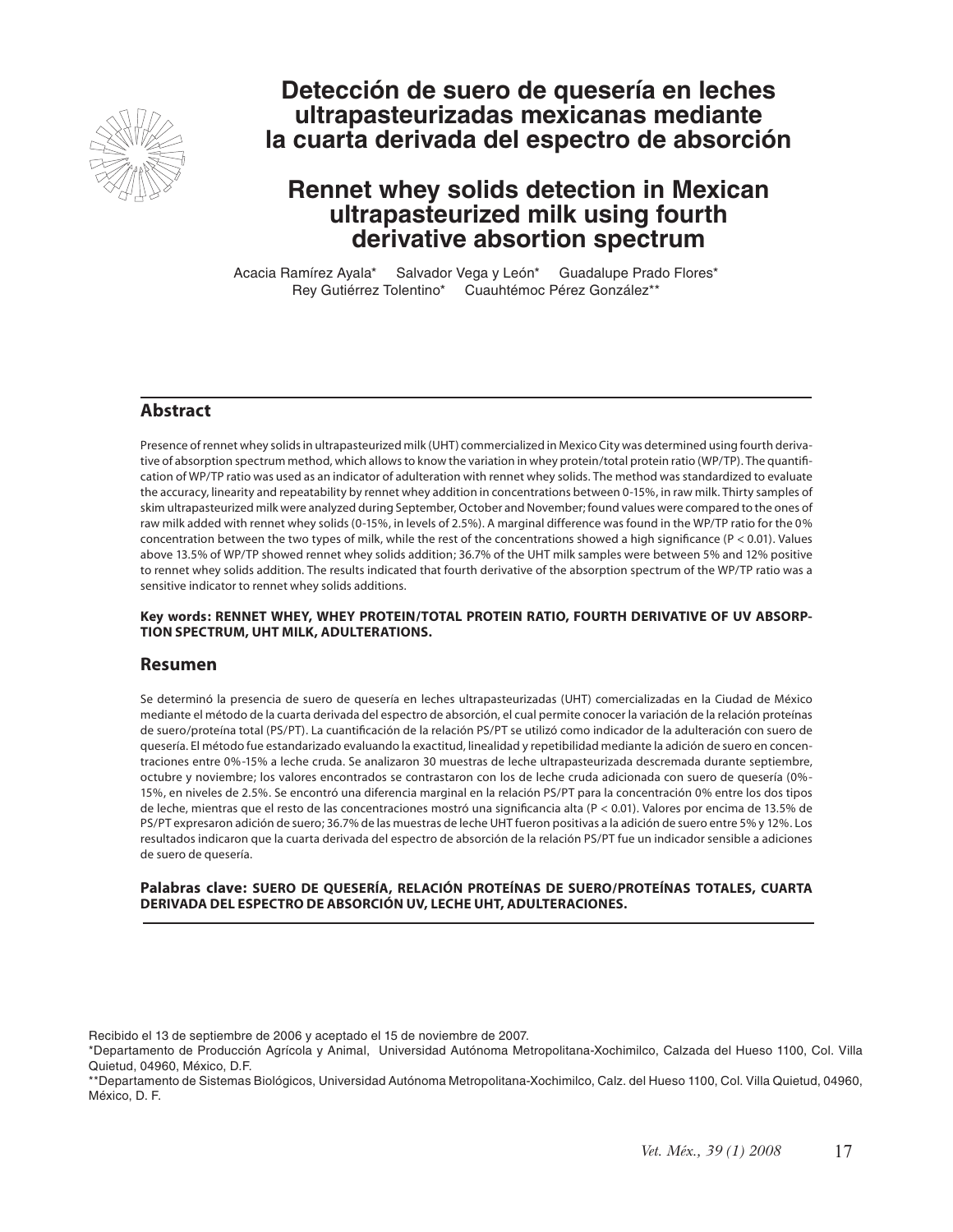# **Introduction**

Technologies of concentration by membranes<br>as well as ultrafiltration, that have been deve-<br>loped by the dairy industry, have made possi-<br>ble the elaboration of new products as whey protein as well as ultrafiltration, that have been developed by the dairy industry, have made possible the elaboration of new products as whey protein concentrates, that may be used as modifiers in milk.<sup>1,2</sup> In Mexico, importation of these concentrates has been growing in the past years; in 1996, 51 328 tons were imported, and by 2004, 66 816 tons of whey were reached with a value of 68 079 dollars. This product has been imported mainly from the United States and European Union<sup>3</sup> (EU) with the aim of using it as a mean to lower costs and increase profitability in the production of "dairy products" of inferior quality and low prices.<sup>4</sup>

Milk as a processed product may reach the consumer in different presentations and in any of them, adulteration may exist with different purposes, one of them is to obtain better yield in the final product. Therefore, nowadays special attention has been given to detection of whey that can be added in a fraudulent way to fluid milk, specially ultrapasteurized milk, which consume has increased in Mexico and other countries.5,8

The incorporation of solids from whey constitutes a clear violation to the current national and international regulations. In countries of the EU as well as in Latin America, the adulteration of fluid milk with rennet whey solids keeps growing,<sup>9</sup> for this reason researches in this sense are still being done. Likewise, the presence of rennet whey in fluid milk represents a serious problem and causes economical loss in national producers as well as the industries that produce products from fresh milk. Likewise, it is a deception for consumers to offer them milk adulterated with whey at the same price of a product containing exclusively non grease solids coming from milk.

To detect milk adulterated with rennet whey several methods have been developed, that are differentiated by sensitivity and complexity of the analysis. Many of them only provide light indications, but not definite proof, $10,11$  like electrophoresis with denaturalizing agents, which is used in identification and quantification of dairy proteins, with the benefit of real estimative estimations; nevertheless, statistical rigor quantification requires greater resolution equipment, with automated programs, like capillary electrophoresis.

Among the current methods, measurement of spectroscopic response of the aromatic amino acids tryptophan (Trp) and tyrosine (Tyr) have been proposed, responsible of specific absorption signals at 274.5 and 278 nm, respectively. The analytic fundament of the method consists in the measurement of the ratio Trp/

# **Introducción**

Tecnologías tanto de concentración por mem-<br>branas como de ultrafiltración, que han sido<br>desarrolladas por la industria láctea, han<br>hecho posible la elaboración de nuevos productos branas como de ultrafiltración, que han sido desarrolladas por la industria láctea, han hecho posible la elaboración de nuevos productos como los concentrados de proteínas de suero, que pueden ser utilizados como adulterantes en la leche.<sup>1,2</sup> En México, la importación de estos concentrados ha ido en aumento en los últimos años; en 1996 se importaron 51 328 toneladas, y para 2004 se alcanzaron 66 816 toneladas de lactosueros con valor de 68 079 dólares. Este producto se ha importado principalmente de Estados Unidos y de la Unión Europea<sup>3</sup> (UE) con el fin de utilizarlo como medio para bajar costos y aumentar la rentabilidad en la elaboración de "productos lácteos" de menor calidad y bajos precios.<sup>4</sup>

La leche como producto procesado puede llegar al consumidor en diferentes presentaciones y en cualquiera de ellas puede existir adulteración con diversos propósitos, uno es la obtención de mayor rendimiento en el producto final. Por lo anterior, en la actualidad se ha dado atención especial a la detección de lactosueros que se pueden adicionar de forma fraudulenta a la leche fluida, en especial a la leche ultrapasteurizada, cuyo consumo ha aumentado en México y en otros países.<sup>5-8</sup>

La incorporación de sólidos procedentes de suero constituye una clara violación a la reglamentación vigente nacional e internacional. Tanto en países de la UE como en América Latina, la adulteración de leche fluida con suero de quesería va en aumento, $^9$  por esta razón continúan realizándose investigaciones en este sentido. Asimismo, la presencia de agregados de suero de quesería en leche fluida representa un problema grave y causa pérdidas económicas tanto para los productores nacionales como para los industriales que elaboran sus productos a partir de leche fresca. Asimismo, es un engaño a los consumidores ofrecerles leche adulterada con suero a un precio tal como si se tratara de un producto que contiene exclusivamente sólidos no grasos provenientes de la leche.

Para detectar leche adulterada con suero de quesería se han desarrollado diversos métodos, que se diferencian por la sensibilidad y complejidad del análisis. Muchos de ellos proporcionan sólo ligeras indicaciones, pero no pruebas definitivas, <sup>10,11</sup> como la electroforesis con agentes desnaturalizantes, que se emplea en la identificación y cuantificación de proteínas lácteas, con el beneficio de estimaciones cualitativas reales; sin embargo, la cuantificación con rigor estadístico requiere equipos de mayor resolución, con programas automatizados, como la electroforesis capilar.

Entre los métodos actuales se ha propuesto la medi-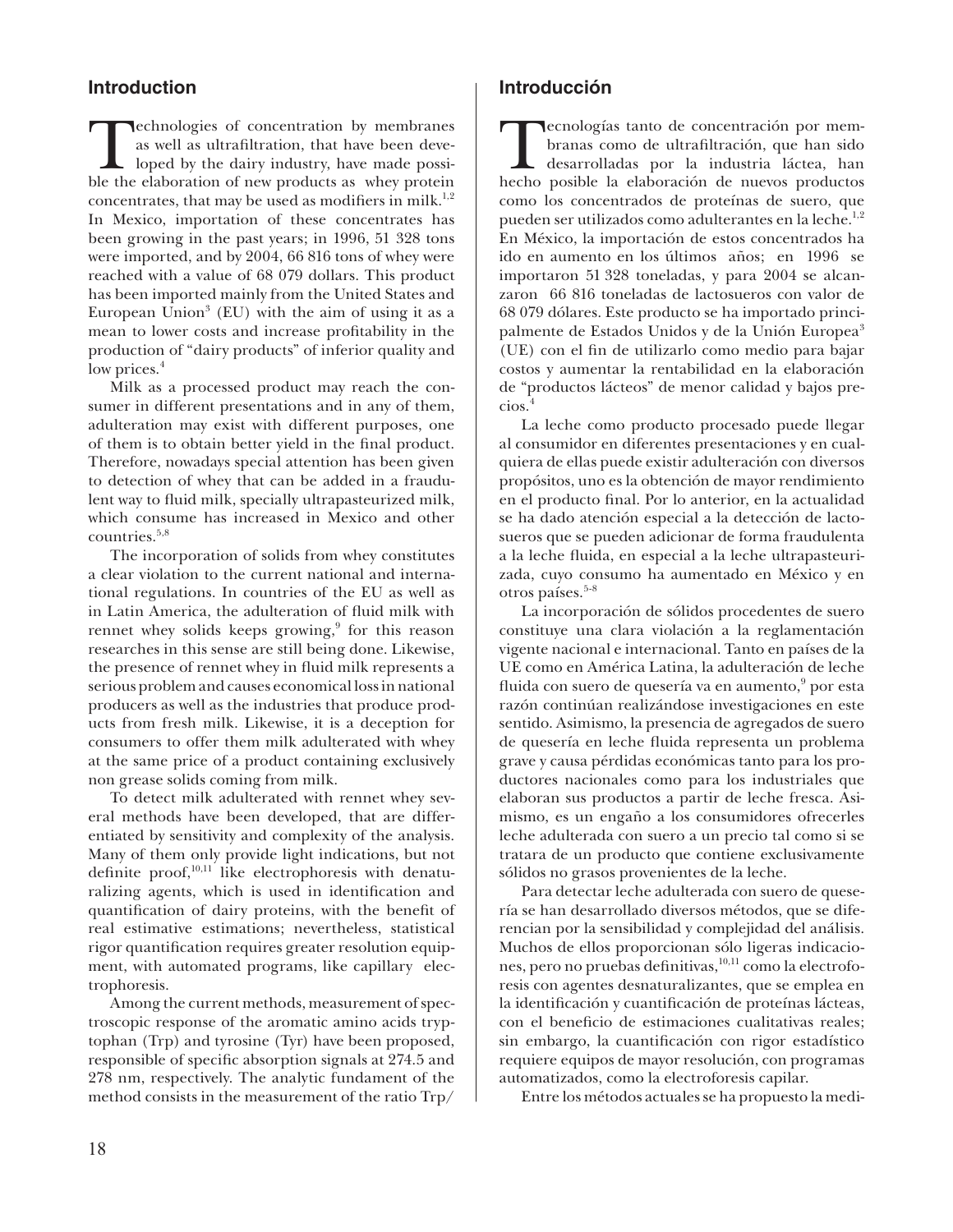Tyr of whey (0.59), which is different from the same ratio for the total protein of caseins (0.19). Therefore, such ratio gives notice of the natural proportion of aromatic amino acids present in milk or dairy products and, in its case, if it has been modified with fraudulent additions or by technological treatments.<sup>13</sup> The partial proximity and superposition of the spectroscopic signals of Trp and Try can be resolved with the derivation models of the absorption spectrum and the selection of fourth derivative, since it expresses enough resolution at maximum and minimum absorption in the presence of the implementation of analytic equipment. In this way, the quotient between the minimum of Trp at 294 nm  $(\delta^4 \hat{A}/\delta \lambda^4_{294nm})$  and the maximum correspondent to Trp and Tyr  $(\delta^4 A / \delta \lambda^4_{283nm})$  is lineally related with the content of whey proteins and caseins in mixtures that contain different proportion of the two protein types.

The Codex Committee of milk and dairy products has admitted the standardization of the protein content in powder milk , as long as protein ratio of whey/ caseins is not affected by the standardization process; for that matter, only "retains" obtained by means of ultrafiltration from the milk that contains caseins and proteins of whey in the same ratio that the genuine milk can be used. $14$ 

Therefore, the aim of this work consisted in the application of a spectroscopic analytic method for the determination of the ratio whey protein/total protein (WP/TP) , that allowed to establish a natural interval and would be capable of detecting possible fraudulent additions of whey in ultrapasteurized milk.

# **Material and methods**

#### *Samples*

The N-acetyl tryptophana,\* tyrosine and phenylalanine\*\* esters were used as model compound models to study the UV absorption spectrum of the aromatic amino acids Trp and Tyr, with the aim to obtain an approximation to the chemical environment of these amino acidic residues in milk proteins.

To establish the WP/TP ratio, samples of protein calibrate of whey in total protein at  $5\%$ ,  $10\%$ ,  $15\%$ , 20%, 25% and 30% were prepared, mixing a casein standard\* in sodium hydroxide 0.1 M, pH 6.12 and a solution of bovine seroalbumin (SA), α-lactalbumni (α-La) and β-lactoglobulin (β-Lg) in 12:5:1 proportion, respectively.15

The exactitude of the UV-4<sup>th</sup> SD in the WP/TP ratio mainly depends on the availability of reference samples NISECAS 0, 15, 20, 25 and 100,\*\* with WP/ TP ratio of 0, 15, 20, 25 and 100%, respectively.

Thirty samples of ten brands of ultrapasteurized

ción de la respuesta espectroscópica de los aminoácidos aromáticos triptófano (Trp) y tirosina (Tyr), que son responsables de señales de absorción específica a 274.5 y 278 nm, respectivamente. El fundamento analítico del método consiste en la medición de la relación Trp/Tyr de las proteínas del suero (0.59), que es diferente de la misma relación para la proteína total de caseínas (0.19). Por lo tanto, dicha relación da cuenta de la proporción natural de los aminoácidos aromáticos presentes en la leche o productos lácteos y, en su caso, si ha sido modificada con adiciones fraudulentas o por tratamientos tecnológicos.<sup>13</sup> La cercanía y superposición parcial de las señales espectroscópicas de Trp y Tyr pueden ser resueltas con los modelos de derivación de los espectros de absorbencia y la elección de la cuarta derivada, ya que expresa una resolución suficiente en los máximos y mínimos de absorbencia frente a la implementación en los equipos analíticos. De esta manera, el cociente entre el mínimo del Trp a  $294$  nm (δ $\mathrm{^4A}/\delta\lambda\mathrm{^4}$ 294nm) y el máximo correspondiente a Trp y Tyr (δ<sup>4</sup> A/δλ<sup>4</sup> 283nm) está relacionado linealmente con el contenido de proteínas de suero y caseínas en mezclas que contienen diferente proporción de los dos tipos de proteína.

El Comité del Codex de leche y productos lácteos ha admitido la estandarización del contenido de proteína de la leche en polvo, siempre y cuando la relación proteínas de suero/caseínas no sea afectada por el procedimiento de estandarización; por tal motivo sólo pueden utilizarse "retenidos" obtenidos mediante la ultrafiltración de la leche que contenga caseínas y proteínas de suero en la misma relación que la leche genuina.<sup>14</sup>

Por ello, el objetivo de este trabajo consistió en la aplicación de un método analítico espectroscópico para la determinación de la relación proteína de suero/proteína total (PS/PT), que permitiera establecer un intervalo natural y fuera capaz de detectar posibles adiciones fraudulentas de suero en leche ultrapasteurizada.

# **Material y métodos**

#### *Muestras*

Los N-acetil ésteres de triptófano,\* tirosina y fenilalanina\*\* se utilizaron como compuestos modelo para estudiar el espectro de absorción UV de los aminoácidos aromáticos Trp y Tyr, con el fin de obtener una aproximación al entorno químico de estos residuos aminoacídicos en las proteínas lácteas.

Para establecer la relación PS/PT se prepara-

<sup>\*</sup>Aldrich, 857726, Estados Unidos de América.

<sup>\*\*</sup>Sigma, Estados Unidos de América, A-6751 y A- 4251, respectivamente.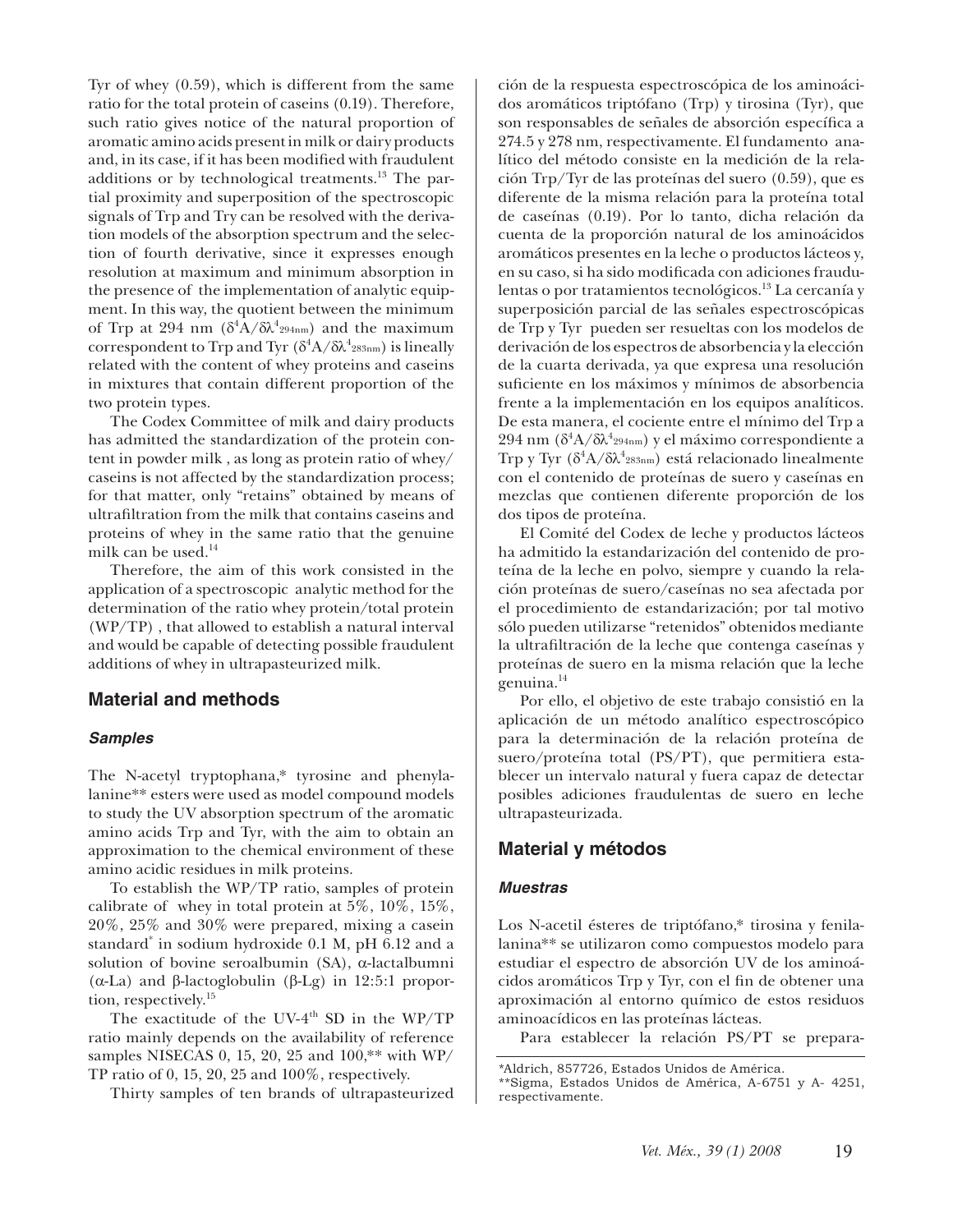skimmed milk of best selling in Mexico City (three samples per brand) were obtained during September, October and November. Samplings were from different lots.

As negative control, authentic cow milk samples were used, collected during milking, in presence of the researcher. As positive control, mixtures of authentic fresh milk, added with whey commercially known as WPC-34 which protein content was between 34% and 36% were used.

## *Sample preparations*

Ultrapasteurized skimmed milk samples, reference samples and calibrated mixtures (30 µL) were denaturalized with 6 M HCL-guanidine and 0.1 M, pH 6.12 sodium hidroxyde. The vials (5 mL) were put in an ultrasound bath during 20 minutes, and the absorption spectrum was immediately measured. All samples were analyzed by duplicate. The absolute values  $δ<sup>4</sup>A/δλ<sup>4</sup>$  at the corresponding wavelengths at different selected maximums and minimums were registered.

## *Measurement conditions of derivative of UV absorption spectrum*

For the conditions of derivative of UV absorption spectrum and sample preparation, the studies of Meisel $12$ and Mirelles *et al.*15 were taken as reference with slight differences in absorption response. The absorption spectra of the reference samples and of UHT milk were registered and the fourth derivative between 250 and 310 nm, velocity of 1200 nm min-1 was determined, using a spectrometer.\*\*\*

# *Analytical characteristics of the method*

Previous to the application of UV-4<sup>th</sup> SD for the determination of the WP/PT ratio in ultrapasteurized milk samples, standardization of the proposed method was performed. The linearity response by linear regression analysis, the repeatability with relative standard deviation and the reproducibility by means of the variation coefficient was estimated.

# *Quantifi cation*

The absolute values  $\delta^4 A / \delta \lambda^4$  at the corresponding wavelengths at different maximums and minimums in the calibrated samples with percentages of WP/PT of 5%, 10%, 15%, 20%, 25% and 30% and the samples of NISECAS reference were registered. The coefficient  $(\delta^4 A/\delta \lambda^4$ 294nm)/  $(\delta^4 A/\delta \lambda^4$ 283nm) × 100 was correlated with the ratio WP/PT, by means of linear regression analysis

ron muestras de calibrado de proteína de suero en proteína total al 5%, 10%, 15%, 20%, 25% y 30%, mezclando una solución de caseína estándar\* en hidróxido de sodio 0.1 M, pH 6.12 y una solución de seroalbúmina bovina (SA), α-lactoalbúmina (α-La) y β-lactoglobulina (β-Lg) en la proporción 12:5:1, respectivamente.<sup>15</sup>

La exactitud de la UV-4 DS en la relación PS/PT depende en gran medida de la disponibilidad de muestras de referencia que tengan diferente relación, para lo cual se utilizaron las muestras NISECAS 0, 15, 20, 25 y 100,\*\* con relación PS/PT de 0, 15, 20, 25 y 100%, respectivamente.

Se obtuvieron 30 muestras de diez marcas de leche ultrapasteurizada descremada de mayor venta en la Ciudad de México (tres muestras por marca), durante septiembre, octubre y noviembre. Las tomas de muestras fueron de lotes diferentes.

Como testigo negativo se usaron muestras de leche auténtica de vaca, recolectadas durante el ordeño, en presencia del investigador. Como testigo positivo se prepararon por sextuplicado, mezclas de leche fresca auténtica, adicionadas con suero de quesería denominado comercialmente WPC-34, cuyo contenido proteínico estuvo entre 34% y 36%.

# *Preparación de muestras*

Las muestras de leche descremada ultrapasteurizada, muestras de referencia y mezclas de calibración (30 µL) se desnaturalizaron con HCl-guanidina 6 M e hidróxido de sodio 0.1 M, pH 6.12. Los viales (5 mL) se colocaron en un baño de ultrasonido durante 20 minutos, e inmediatamente se midió su espectro de absorción. Todas las muestras se analizaron por duplicado. Se registraron los valores absolutos de  $\delta^4 A/\delta \hat{\lambda}^4$  a las longitudes de onda correspondientes a los diferentes máximos y mínimos seleccionados.

# *Condiciones de medición de la derivada del espectro de absorción en el UV*

Para las condiciones de medición de la derivada del espectro de absorción en el UV y la preparación de muestras, se tomaron como referencia los estudios de Meisel<sup>12</sup> y Miralles *et al.*<sup>15</sup> con diferencias menores de respuesta en las absorbencias. Los espectros de absorción de las muestras de referencia y de leche UHT se registraron y se determinó la cuarta derivada entre 250 y 310 nm, velocidad de 1 200 nm min,–1 empleando un espectrómetro.\*\*\*

<sup>\*</sup>Sigma, Estados Unidos de América.

<sup>\*\*</sup>NIZO Food Research, Ede, Holanda.

<sup>\*\*\*</sup>Beckman Du ®-600, Estados Unidos de América.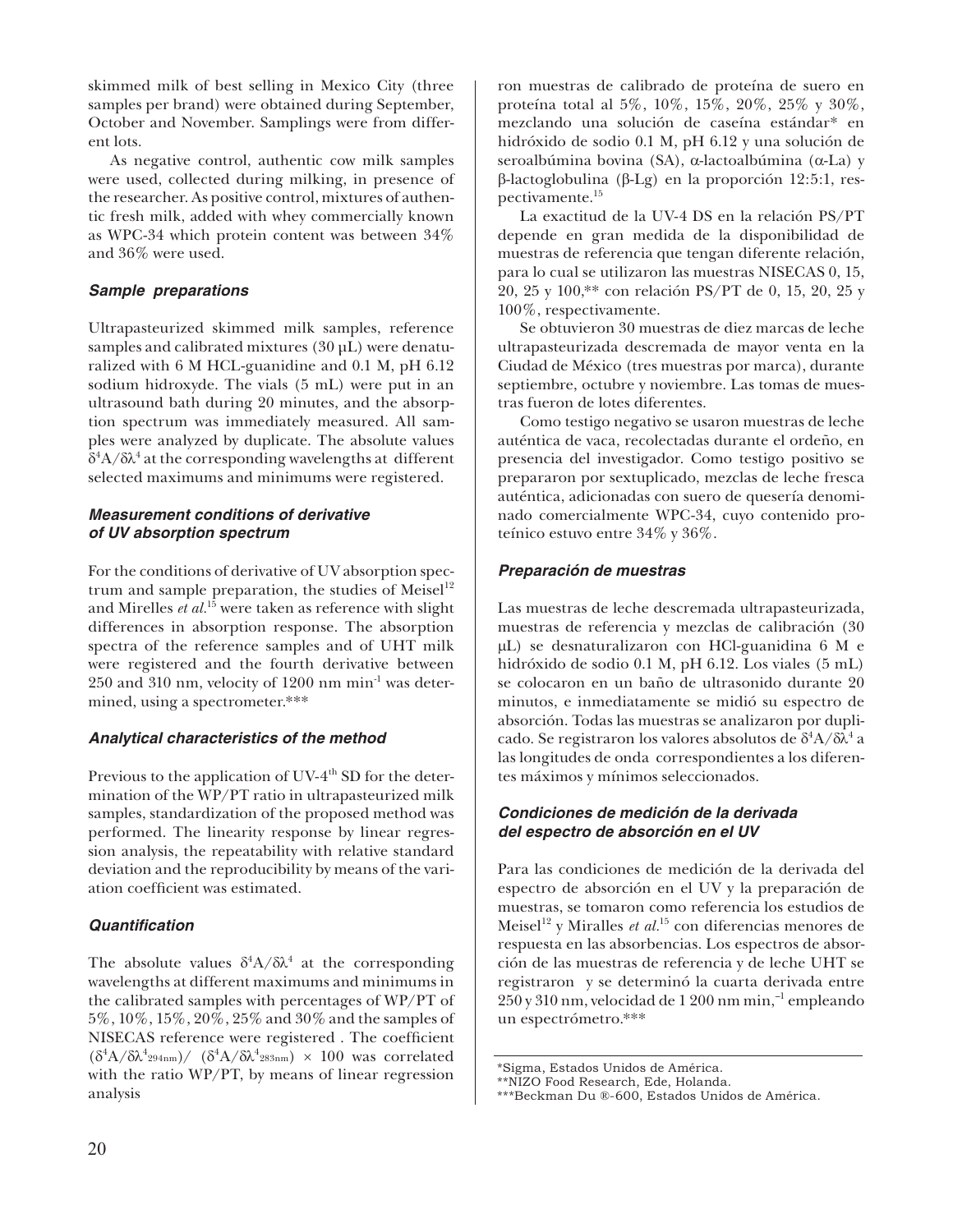#### *Statistical analysis*

In order to obtain the equation of the straight of the calibration standard curve between the absolute values of the fourth derivative of the absorption spectrum at different wavelengths  $(\delta^4 A/\delta \lambda^4)$ , against whey protein ratio/total protein WP/TP of the calibration mixtures  $(5\% - 30\%)$ , a simple linear regression analysis was used. As dependant variable  $\delta^4 A/\delta \lambda^4$  was selected and WP/TP as independent variable.

The obtained results from the raw milk samples and UHT were submitted to a variance analysis of one factor, followed by Tukey test for comparison of the means of the WP/TP ratio in each milk type. To compare the mean quotient WP/TP with the variation of the different percentages of incorporation of whey among the two types of milk, Student's t test was used. The SPSS version 8.5 for Windows program was used.

#### **Results**

#### *Compound model concentration and wavelength selection*

The concentrations to be managed in the analytical determination taking into consideration the molar extinction coefficients of Trp and Tyr were explored, as well as the ratio between Trp/Tyr in milk corresponds to 0.59 and in whey to 0.19. The estimations of 0.105 mM for the Trp and 0.5 mM for Tyr were found and maximums and minimums in the fourth derivative of the absorption spectrum were obtained.

The zero order spectra presented an overlapping for the maximums of the N-acetyl-esters of Trp and Try, while the fourth derivative spectra showed separate signals for the peptides and aromatic amino acids.

The Tyr showed maximum absorbency at 276 nm, 283 nm and 293 nm, and minimums at 278 nm and 287 nm. The Trp showed maximum absorbency at 283 nm and 289 nm and minimums at 285 nm and 294 nm.

Figure 1 shows the spectrum superposition of the fourth derivative of an UHT milk sample and the compound model. The three maximums 276 nm (a), 283 nm (b) and 289 nm (c) and the three minimums at 278 nm (d), 287 nm (e) and 294 nm (f) that appear in the milk spectrum, correspond to the contribution of Try  $(a,d)$ , of Trp  $(c,f)$  or both  $(b,e)$ .

#### *Analytical characteristics of the UV-4th SD method*

To establish the linearity of absorbance compared with

#### *Características analíticas del método*

Previamente a la aplicación de la UV-4ª DS para la determinación de la relación PS/PT en las muestras de leche ultrapasteurizada, se llevó a cabo la estandarización del método propuesto. Se estimó la linealidad de respuesta por análisis de regresión lineal, la repetibilidad con la desviación estándar relativa y la reproducibilidad mediante el coeficiente de variación.

#### *Cuantifi cación*

Se registraron los valores absolutos  $\delta^4 A / \delta \lambda^4$  a las longitudes de onda correspondientes a los diferentes máximos y mínimos en las muestras de calibrado con porcentajes de PS/PT de 5%, 10%, 15%, 20%, 25% y 30% y las muestras de referencia NISECAS. El cociente  $(\delta^4$ A/δλ<sup>4</sup> 294)/( $(\delta^4$ A/δλ<sup>4</sup> 283) × 100 fue correlacionado con la relación de PS/PT, mediante un análisis de regresión lineal.

#### *Análisis estadístico*

Para obtener la ecuación de la recta de la curva estándar de calibración entre los valores absolutos de la cuarta derivada de los espectros de absorción a diferentes longitudes de onda (δ<sup>4</sup>A/δλ<sup>4</sup>), contra la relación de proteínas del suero/proteína total (PS/PT) de las mezclas de calibración (5%-30%), se utilizó un análisis de regresión lineal simple. Se seleccionó como variable dependiente  $\delta^4 A / \delta \lambda^4$  y como variable independiente PS/PT.

Los resultados obtenidos de las muestras de leche cruda y UHT se sometieron a un análisis de varianza de un factor, seguida de la prueba de Tukey para comparación de medias de la relación PS/PT en cada tipo de leche. Para comparar las medias del cociente PS/ PT con la variación de los diferentes porcentajes de incorporación de suero entre los dos tipos de leche, se utilizó la prueba t de Student. Se usó el programa SPSS, versión 8.5 para Windows.

## **Resultados**

#### *Concentración de compuestos modelo y selección de longitud de onda*

Se exploraron las concentraciones a manejar en la determinación analítica tomando en cuenta los coeficientes de extinción molar del Trp y de la Tyr, así como la relación entre Trp/Tyr en la leche corresponde a 0.59 y en el suero a 0.19. Las estimaciones encontradas fueron 0.105 mM para el Trp y 0.5 mM para la Tyr y se obtuvieron los máximos y mínimos en la cuarta derivada del espectro de absorción.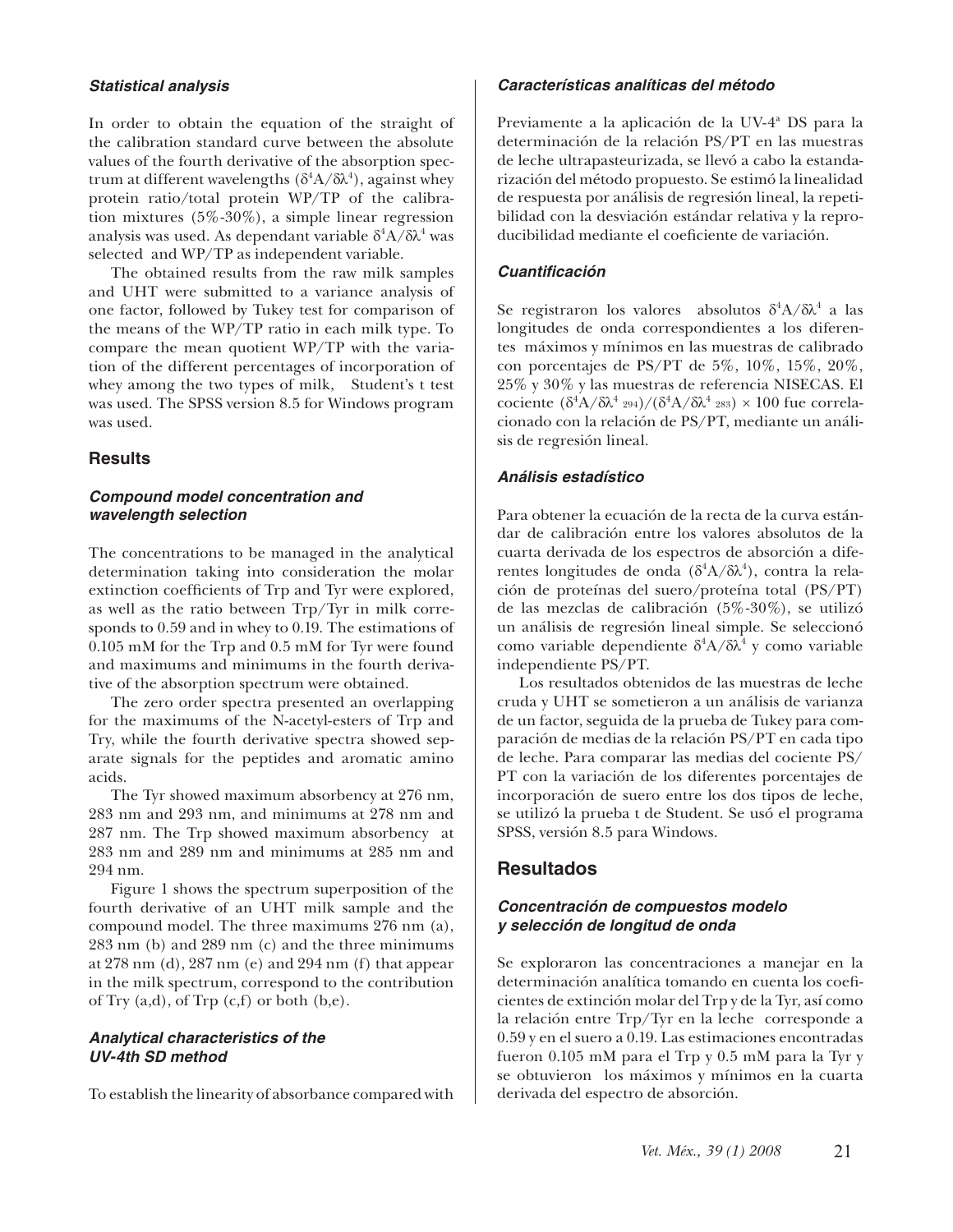different volumes of milk, volumes between 30 µL and 170 µL were taken; subsequently, 2 mL with NaOH 0.1 M, pH 6.12 and HCL-guanidine 6 M were completed, determining the fourth derivative of absorption spectrum at 283 and 294 nm. The ratio  $(\delta^4 A / \delta \lambda^4_{294nm})/$  $(δ<sup>4</sup>A/δλ<sup>4</sup><sub>283nm</sub>)$  was constantly kept with a volume of 30 µL, which allowed the use of less quantity of reactive in the studies described by Meisel<sup>12</sup> and Miralles *et al.*<sup>15</sup>

The exactness in the WP/TP ratio determination was obtained establishing a calibrated straight with the casein and whey protein samples with a WP/PT ratio of 5%, 10%, 15%, 20%, 25% and 30%.

The result of the simple regression analysis for WT/TP determination in the calibrated and NISE-CAS samples is shown in Table 1. The regression coefficient, the value of the slant and the independent variable represented by the quotient WP/TP are shown. The exactitude mean of the method, calculated as the quotient between the found value for the calibrating samples and theoretical value, was of 103.56%.

The repeatability of the method was performed in different days, by means of the calibration samples and



**Figura 1:** Espectros UV de la cuarta derivada de una muestra de leche UHT desnatada ( \_\_\_ ), de los N-acetil ésteres de Trp (0.105 mM) (\_ \_ \_), Tyr  $(0.5 \text{ mM})$ (---), y de Phe  $(1.05 \text{ mM})$ (\_ \_ \_) que se usaron como compuestos modelo. Máximos a 276 nm (a), 283 nm (b), y 289 nm (c) y mínimos a 278 nm (d), 287 nm (e) y 294 nm (f).

**Figure 1:** UV spectra of the fourth derivative of UHT skimmed milk sample ( $\_\$ ), of the N-acetyl esters of Trp (0.105 mM) ( $\_\$ ), Tyr  $(0.5 \text{ mM})$  (---), and of Phe  $(1.05 \text{ mM})$  (\_.\_.) that were used as compound models. Maximums at 276 nm (a), 283 nm (b), and 289 nm (c) and minimums at 278 nm (d), 287 nm (e) and 294 nm (f).

Los espectros de orden cero presentaron un solapamiento para los máximos de los N-acetil-ésteres de Trp y Tyr, mientras que los espectros de la cuarta derivada mostraron señales separadas para los péptidos con aminoácidos aromáticos.

La Tyr presentó máximos de absorbencia a 276 nm, 283 nm y 293 nm, y mínimos a 278 nm y 287 nm. El Trp presentó máximos de absorbencia a 283 nm y 289 nm y mínimos a 285 nm y 294 nm.

La Figura 1 muestra la superposición del espectro de la cuarta derivada de una muestra de leche UHT y de los compuestos modelo. Los tres máximos 276 nm (a), 283 nm (b) y 289 nm (c) y los tres mínimos a 278 nm (d), 287 nm (e) y 294 nm (f) que aparecen en el espectro de la leche, corresponden a la contribución de la Tyr  $(a, d)$ , del Tr $p$   $(c, f)$  o de ambos  $(b, e)$ .

### *Caracterísiticas analíticas del método de UV-4 DS*

Para establecer la linealidad de la absorbencia frente a distintos volúmenes de leche, se tomaron volúmenes entre 30 µL y 170 µL, se completaron posteriormente hasta 2 mL con NaOH 0.1 M, pH 6.12 y HCl-guanidina 6 M, determinándose la cuarta derivada del espectro de absorción a 283 y 294 nm. La relación  $(\delta^4 A/\hat{\delta\lambda^4}{}^{294})/$  $(\delta^4 A/\delta \lambda^4$ 283) se mantuvo constante con un volumen de 30 µL, lo que permitió utilizar menor cantidad de reactivos que en los estudios descritos por Meisel $^{12}$  y Miralles *et al*. 15

La exactitud en la determinación de la relación PS/PT se obtuvo estableciendo una recta de calibrado con las muestras de caseína y proteínas de suero con una relación de PS/PT de 5%, 10%, 15%, 20%, 25% y 30%.

El resultado del análisis de regresión líneal simple para la determinación PS/PT en las muestras de calibrado y en las muestras NISECAS se aprecia en el Cuadro 1. Se muestra el coeficiente de regresión, el valor de la pendiente y la variable independiente representada por el cociente PS/PT. La exactitud media del método, calculada como el cociente entre el valor encontrado para las muestras de calibrado y su valor teórico, fue de 103.56%.

La repetibilidad del método se realizó en diferentes días, mediante el análisis de las mezclas de calibración y una muestra de leche ultrapasteurizada- descremada por sextuplicado. La repetibilidad del método expresada como la desviación estándar relativa (RSD) fue de 2.3%.

En el Cuadro 2 se presentan los resultados de la determinación cuantitativa de la relación PS/PT de muestras de leche cruda auténtica y UHT adicionadas de suero de quesería, en proporciones de 2.5% al 15%.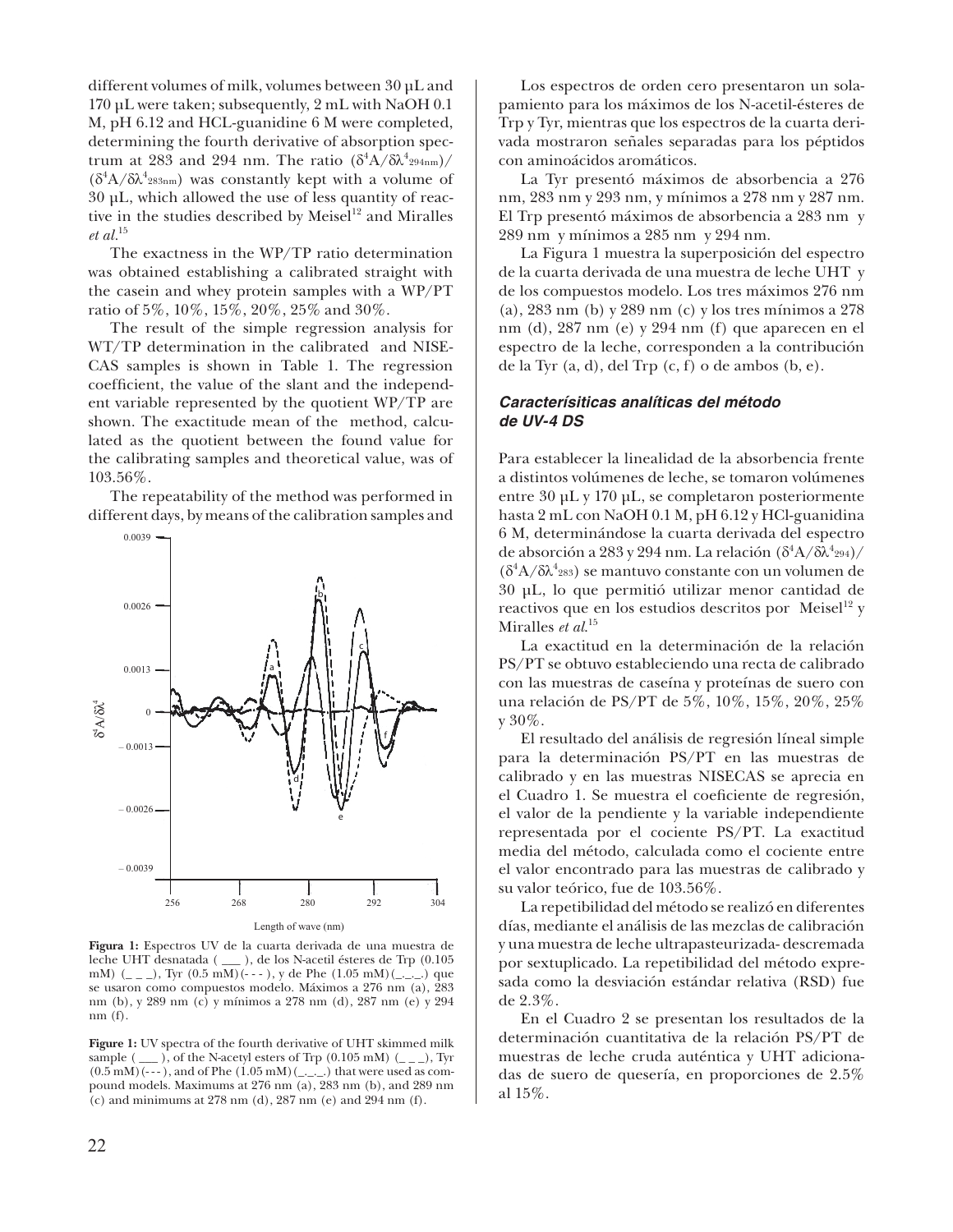#### **Cuadro 1**

ANÁLISIS DE REGRESIÓN LINEAL DE LA RELACIÓN PS/PT PRESENTE EN LAS MUESTRAS DE CALIBRADO Y EN LAS MUESTRAS NISECAS MODELO Y<sub>n</sub> =  $a + bx$ LINEAR REGRESSION ANALYSIS OF THE WP/TP RATIO PRESENT IN CALIBRATED SAMPLES AND NISECAS SAMPLES MODEL  $Y_n = a + bx$ 

| <i>Samples</i>                                                   |        |       | $R^2$ |
|------------------------------------------------------------------|--------|-------|-------|
| Calibrated samples $(n = 20)$                                    | 57.320 | 0.510 | 0.986 |
| NISECAS samples $(n = 20)$                                       | 40.396 | 0.234 | 0.995 |
| $Y_n = a + bx$ : a: regression coefficient, b: slant, x: % PS/PT |        |       |       |

**Cuadro 2**

VALORES MEDIOS Y DESVIACIÓN ESTÁNDAR DE PS/PT MEDIANTE UV-4<sup>ª</sup> DS EN UNA MUESTRA DE LECHE UHT Y UNA MUESTRA DE LECHE CRUDA CON ADICIÓN DE SUERO WPC-34 ENTRE 2.5% Y 15% DE SUERO EN LECHE, EXPRESADO EN PROTEÍNA MEAN VALUES AND STANDARD DEVIATION OF WP/TP BY UV-4<sup>a</sup> SD IN UHT MILK SAMPLE AND A RAW MILK SAMPLE WITH WHEY ADDITION WPC-34 BETWEEN 2.5% AND 15% OF WHEY IN MILK, PROTEIN EXPRESSED

| Whey addition   |                             |                              |  |  |
|-----------------|-----------------------------|------------------------------|--|--|
| (protein $\%$ ) | $W P / T P$ ratio $(\%)$    |                              |  |  |
|                 | Raw milk                    | <i><b>UHTmilk</b></i>        |  |  |
|                 | Stand dev<br>Mean           | Mean Stand dev               |  |  |
| $\mathbf{0}$    | $12.4^{\text{a}} \pm 1.06$  | $14.4^{\mathrm{b}} \pm 1.69$ |  |  |
| 2.5             | $13.5^{ab} \pm 0.94$        | $16.3^{ab} \pm 0.73$         |  |  |
| 5               | $14.4^{ab} \pm 1.10$        | $17.4^{\text{a}} \pm 0.96$   |  |  |
| 10              | $15.8^{bc} \pm 1.19$        | $18.9^{ac} \pm 0.77$         |  |  |
| 12.5            | $17.5^{\text{cd}} \pm 0.83$ | $20.1^{\circ} \pm 0.91$      |  |  |
| 15              | $19.1^{\text{d}} \pm 1.81$  | $23.5^{\text{d}} \pm 1.87$   |  |  |

 $n = 6$ 

Different letters in same column indicate significant difference  $(P < 0.01)$ 

Stand dev: Standard deviation

a sample of skimmed ultrapeateurized milk by sextuplet. The repeatability of the method expressed as the relative standard deviation (RSD) was of 2.3%.

Table 2 shows the results of the quantitative determination of the WP/TP ratio, from authentic raw milk and UHT samples with whey rennet added in proportions of 2.5% to 15%.

The increase observed in the WP/TP ratio was greater for UHT milk than for raw milk. Student's t test allowed to define a marginal difference between WP/TP ratio in 0% concentration between raw milk and UHT milk. For the rest of the concentrations a high significance was found  $(P < 0.01)$ , which meant

El incremento observado en la relación PS/PT fue mayor para la leche UHT que para la leche cruda. La prueba t de Student permitió definir una diferencia marginal entre la relación PS/PT en la concentración a 0% entre la leche cruda y la leche UHT. Para el resto de las concentraciones se encontró una significancia alta  $(P < 0.01)$ , lo que significó que valores por encima de 13.5% de PS/PT podrían ser indicativos de adición de suero a la leche, en un nivel de 5%.

#### *Cuantifi cación de la relación de proteínas de suero/proteína total en leches UHT comerciales*

En cuanto a las concentraciones de suero de quesería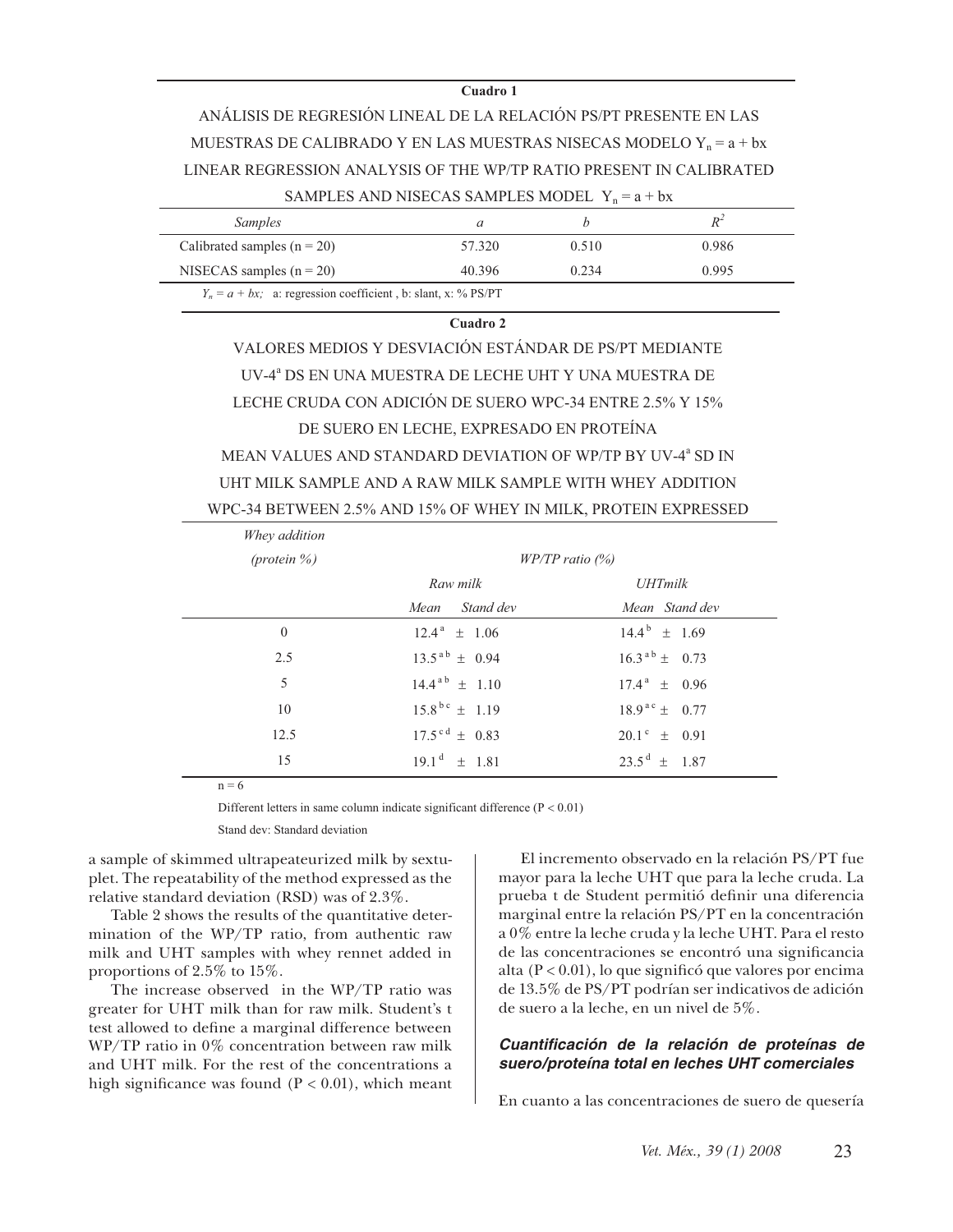#### **Cuadro 3**

# PORCENTAJE DE SUERO EN POLVO DETECTADO EN MUESTRAS DE LECHE ULTRAPASTEURIZADA COMERCIAL PERCENTAGE OF WHEY POWDER DETECTED IN COMMERCIAL ULTRAPASTEURIZED MILK SAMPLES

|                 |       |              | Samples (% $p/v$ , $n = 3$ ) |         |  |
|-----------------|-------|--------------|------------------------------|---------|--|
| Milk brands UHT | 1     | 2            | 3                            | Average |  |
| 1               | 5.50  | 4.90         | 12.10                        | 7.50    |  |
| $\overline{2}$  | 2.80  | 1.80         | 7.10                         | 3.90    |  |
| $\mathfrak{Z}$  | 0.70  | 2.50         | 1.30                         | 1.50    |  |
| $\overline{4}$  | 7.30  | $\mathbf{0}$ | $\boldsymbol{0}$             | 1.30    |  |
| 5               | 6.30  | 7.00         | 1.70                         | 5.00    |  |
| 6               | 10.50 | 3.50         | 6.10                         | 6.70    |  |
| 7               | 11.30 | 4.40         | 3.00                         | 6.23    |  |
| $\,$ 8 $\,$     | 3.80  | 4.70         | 4.80                         | 4.43    |  |
| 9               | 3.90  | 6.40         | 4.10                         | 7.80    |  |
| 10              | 7.70  | 1.80         | 4.30                         | 4.60    |  |

that values over 13.5% of WP/TP might be indicative of whey addition to milk, in a level of 5%.

### *Quantifi cation of whey proteins/total protein ratio in commercial UHT milks*

In relation to the rennet whey concentrations determined by the fourth derivative absorption spectrum from ten brands of UHT milk analyzed, 36.7% of the samples were positive at least in two occasions during the sample taking period (Table 3). In nine brands, whey presence was detected; that is, 90% of the studied samples had rennet whey. Only brand 4 showed no whey added in repetitions two and three. In the positive milk brands, the adulteration level was greater in samples one and three. The adulteration level greater than 10% was estimated in 10% of the samples during September, October and November, period in which total solids are less, this provokes industries to resort to the addition of rennet whey, in order to standardize total protein content in milk, to obtain products with constant protein content.<sup>17</sup>

# **Discussion**

In order to select the length of wave for the spectroscopic analysis, Meissel<sup>12</sup>, Lüthi-Peng and Puhan<sup>16</sup> used the same minimum/maximum ratio, to quantify whey proteins with its corresponding maximums and minimums of 282 and 296 nm, respectively; while in this study the wavelengths used were 283 and 294nm, similar to the registered by Miralles *et al.*<sup>15</sup>

determinadas por la cuarta derivada del espectro de absorción de las diez marcas de leche UHT analizadas, 36.7% de las muestras fueron positivas por lo menos en dos ocasiones durante el periodo de toma de muestras (Cuadro 3). En nueve marcas se detectó la presencia de suero; es decir que 90% de las muestras estudiadas tenían suero de quesería. Sólo la marca 4 no presentó agregado de suero en las repeticiones dos y tres. En las marcas de leche positivas, el nivel de adulteración fue mayor en las tomas de muestras uno y tres. El nivel de adulteración mayor al 10% se estimó en 10% de las muestras durante septiembre, octubre y noviembre, periodo en el cual los sólidos totales son menores, lo que provoca que las industrias recurran a la adición de suero de quesería para estandarizar el contenido de proteínas totales en la leche, para obtener productos con contenido de proteína constante.<sup>17</sup>

# **Discusión**

Con el fin de seleccionar la longitud de onda para el análisis espectroscópico, Meisel<sup>12</sup> y Lüthi-Peng y Puhan16 usaron la misma relación mínimo/máximo, para cuantificar las proteínas de suero con sus correspondientes máximos y mínimos de 282 y 296 nm, respectivamente, mientras que en este estudio las longitudes de onda utilizadas fueron 283 y 294 nm, similar a lo registrado por Miralles *et al.*<sup>15</sup>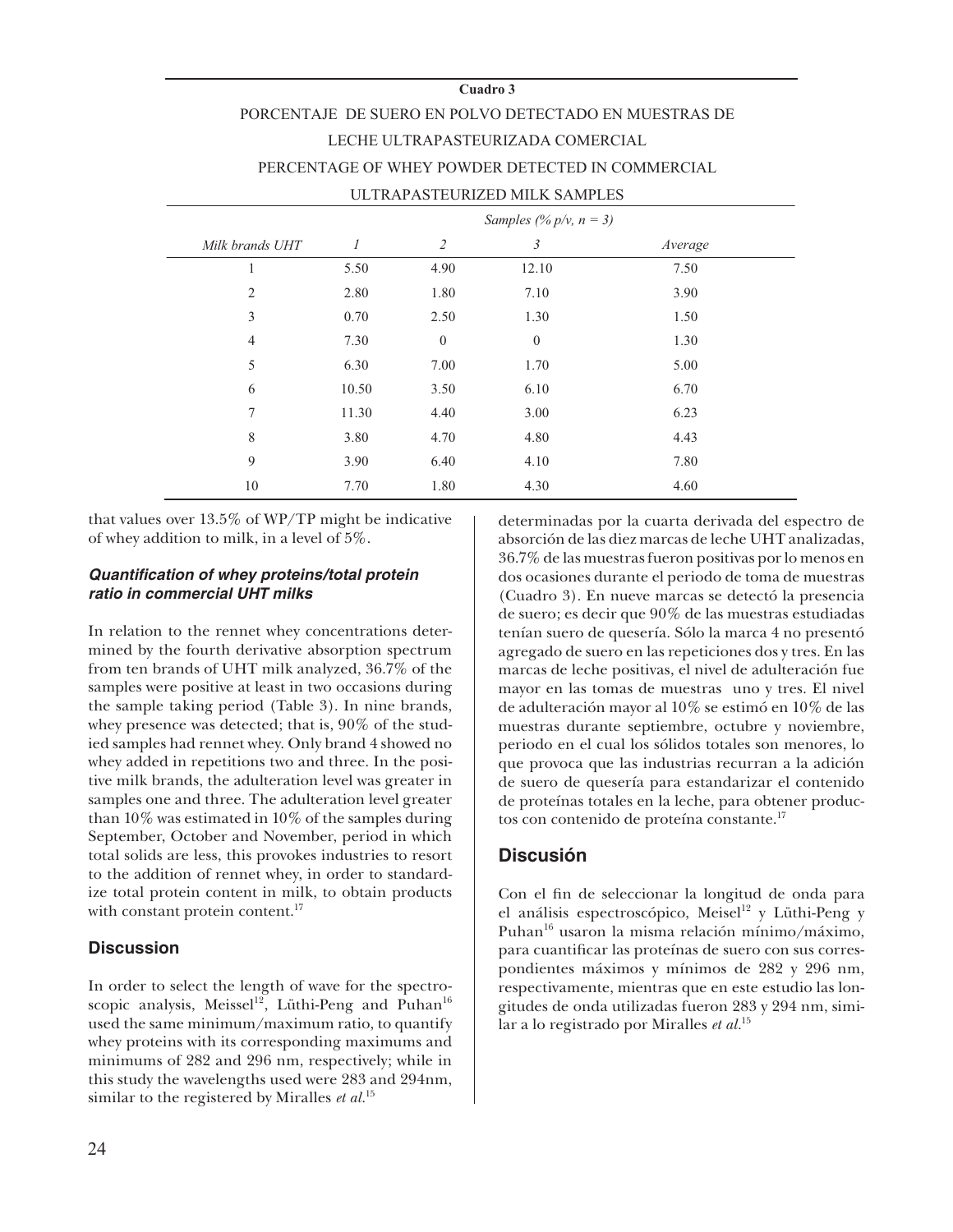#### *Quantifi cation of whey proteins/total protein ratio in commercial UHT milks*

The values obtained after the problem samples analysis, expressed a WP/TP mean ratio of 14.2  $\%$  (n= 30). Such value was different to the registered by Miralles *et al.*<sup>15</sup> of 18.1  $\pm$  2.3% in UHT skimmed milks. In this work and according to the values recorded in Table 2, it was established that percentages greater than 13.5 WP/TP indicated whey addition.

Urban et al.,<sup>9</sup> using the electrophoresis technique (SDS-PAGE), found that  $50\%$  (n = 96) of the ultrapausterized milk commercialized in the City of Mexico, presented adulteration with rennet whey, violating the established in the health Mexican legislation, $^{17}$  that discards the use of whey even during rainy season when the protein content diminishes.

The natural ratio of whey proteins/total protein may vary for different factors, Lüthi-Peng and Puhan<sup>16</sup> found values for raw cow milk ( $n = 34$ ) among 12.7% and 21%, using a spectroscopic method, value that coincides with the one obtained in this study for raw cow milk  $(12.43\%)$ . Coulon *et al.*<sup>19</sup> reviewed the genetic physiological and dietary factors, that affect the casein proportion in total protein of milk, and showed that there are genetic variations of  $\beta$ -Lg, being the most common the ones called A and B, which differ in two amino acids. The variant A has valine in position 118, and aspartate in position 64, while variant B has alanine and glycine, respectively.

The genetic variant of β-Lg is the principal factor affecting the ratio casein/protein in milk, while factors related with diet have less influence. The WP/TP ratio found by those authors was of 16.8% in milk with β-Lg BB presence, of 18.4% in milk with β-Lg AB and 19.6% in milk with β-Lg AA. Therefore, although this factor has influence for each cow, it is not detectable in milk which precedes from great quantity of mixtures as the ones studied.<sup>18,19</sup>

Consequently, it is considered that to evaluate the natural ratio of whey proteins/caseins, a "normal" interval of this ratio should be established, which would include all the possible intervals.

Meisel<sup>12</sup> and Miralles *et al.*<sup>15</sup> have found controversial data in fat content and WP/TP ratio. While the first reported that in the fourth derivative of the absorption spectrum there was no influence of fat content, Miralle, on the other hand, when working with whole UHT milk found differences in the relative standard deviation, when comparing it with skimmed milks. The industrial ultrapasteurization procedures do not affect WP/TP ratio.<sup>15</sup>

The Codex Committee of milk and dairy products recommends that whey protein/casein ratio should not be affected by the standardization process, which

# *Cuantifi cación de la relación de proteínas de suero/proteína total en leches UHT comerciales*

Los valores obtenidos tras el análisis de las muestras problema expresaron una relación PS/PT media de 14.2% ( $n = 30$ ). Dicho valor fue diferente al registrado por Miralles *et al.*<sup>15</sup> de 18.1  $\pm$  2.3% en leches UHT descremadas. En este trabajo y de acuerdo con los valores registrados en el Cuadro 2, se estableció que los porcentajes mayores a 13.5 PS/PT indicaban adición de suero.

Urbán et al.,<sup>9</sup> usando la técnica de electroforesis (PAGE-SDS), encontraron que 50% (n = 96) de la leche ultrapasteurizada comercializada en la Ciudad de México, presentaba adulteración con suero de quesería, contraviniendo lo establecido en la legislación sanitaria mexicana,<sup>17</sup> que descarta el uso de lactosuero aun en época de lluvias cuando disminuye el contenido de proteína.

La relación natural de proteínas de suero/proteína total puede variar por diversos factores; Lüthi-Peng y Puhan<sup>16</sup> encontraron valores para leche cruda de vaca (n = 34) entre 12.7% y 21 %, utilizando un método espectroscópico, valor que coincide con el obtenido en este estudio para leche cruda de vaca (12.43%). Coulon *et al.*19 revisaron los factores genéticos, fi siológicos y dietéticos que afectan la proporción de caseína en la proteína total de la leche, y mostraron que existen variantes genéticas de la β-Lg, siendo las más comunes las llamadas A y B, que difieren en dos aminoácidos. La variante A tiene valina en la posición 118, y aspartato en la posición 64, mientras que la variante B tiene alanina y glicina, respectivamente.

La variante genética de la β-Lg es el principal factor que afecta la relación caseína/proteína en la leche, mientras que los factores ligados a la dieta tienen una infl uencia menor. La relación PS/PT encontrada por esos autores fue de 16.8% en la leche con presencia de β-Lg BB, de 18.4% en la leche con β-Lg AB y 19.6% en la leche con β-Lg AA. Por tanto, aunque este factor tiene influencia por cada vaca, no puede ser detectable en leche que procede de grandes mezclas como las muestras estudiadas.<sup>18,19</sup>

Por lo anterior, se considera que para evaluar la relación natural de proteínas de suero/caseínas, habría que establecer un intervalo "normal" de esta relación, que incluyera todos los intervalos que pudieran darse.

Meisel<sup>12</sup> y Miralles *et al.*<sup>15</sup> han encontrado datos controvertidos en el contenido de grasa y la relación PS/PT. Mientras que el primero señaló que en la cuarta derivada del espectro de absorción no hubo influencia del contenido graso, Miralles, en cambio, al trabajar con leche entera UHT encontró diferen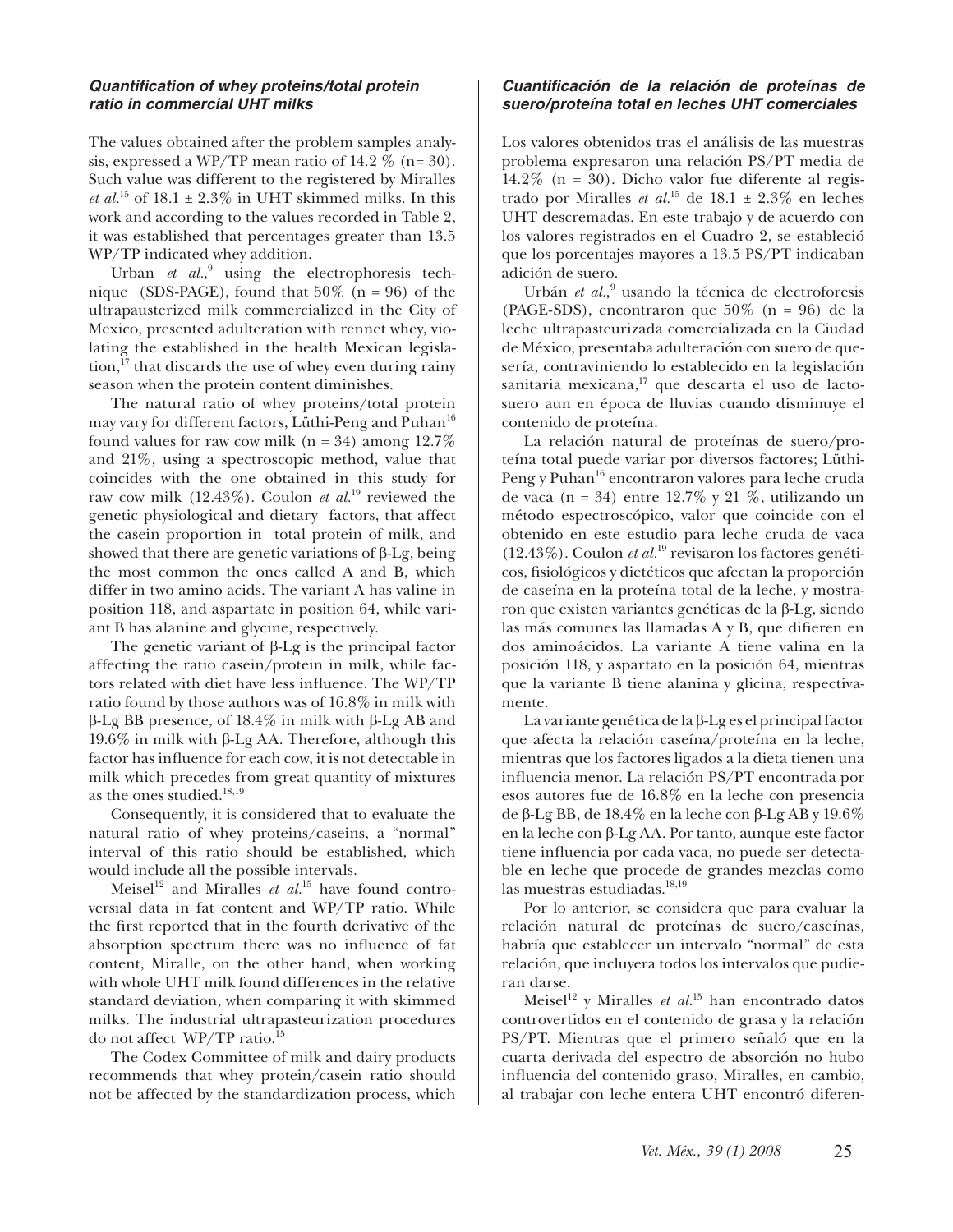is why it has proposed limits for the whey proteins/ caseins ratio in evaporated milks, sweetened condensed, powder, cheese and powder skin.<sup>14</sup>

In conclusion, the WP/TP ratio determination through the fourth derivative absorption spectrum allowed to detect rennet whey additions in 36.7% of the UHT samples of milk analyzed. It was detected that 56.7% of the studied samples showed less than 5% of rennet whey addition, which demonstrated the fraudulent use of this sub product according to the established by current national legislation.

The analytical model proposed to eliminate the rennet whey additions in UHT milks was justified for its analytical characteristics, for the quantitative appraisal observed and for the statistical study performed.

The method offers the following advantages: *a)* it is faster and non destructive, since proteins are not altered; *b)* it is possible to obtain results from a great number of samples with high efficiency;  $c$ ) may be applied to dairy products that contain hydrolyzed proteins, and *d)* adapts to any protein mixture.

# **Referencias**

- 1. Bordin G, Cordeiro R, De la Calle B, Rodriguez AR. Identification and quantification of major bovine milk proteins by liquid chromatography. J Chromatogr A 2001; 928:63-76.
- Atra Ramadan, Vatai Gyula, Bekassy-Molinar Erika, 2. Balint Ad Agnes. Investigation of ultra and nanofiltration for utilization of whey protein and lactose. J Food Eng 2005; 67:325-332.
- Secretaría de Economía/Sistema de Información 3. Comercial de México (SIC-M). En Boletín de Leche. México (DF): Secretaría de Economía, 2005.
- Fideicomisos Instituidos en Relación con la Agricultura 4. (FIRA). Tendencias y oportunidades de desarrollo de la red de leche en México. Boletín Informativo. México (DF): FIRA, 2001; 23: 81-93.
- Wolfshoon-Pombo AF, Moreira-Furtado MAM. Detec-5. tion of adulteration of pasteurized milk with whey by determination of the casein-bound phosphorus and protein nitrogen content. Z. Lebensm Unters Frosch 1989; 188:16-21.
- 6. Sorensen HH. The liquid milk market. Bull IDF 1992; 280: 46-64.
- 7. Recio I, Garcia Risco MR, Lopez Fandino R, Olano A, Ramos M. Detection of rennet whey solids in UHT milk by capillary electrophoresis. Int Dairy J 2000; 10: 3.
- Servicio de Información y Estadística Agroalimentaria 8. y Pesquera (SIAP). Boletín de Leche. México (DF): Secretaría de Agricultura, Ganadería, Desarrollo Rural, Pesca y Alimentación (SAGARPA), 2005; Enero-Junio.
- 9. Urbán G, Pérez N, Pérez J, Fresán C, González C, Vega S *et al*. Detección de adulteración con suero de quesería

cias en la desviación estándar relativa, al compararla con leches descremadas. Los procedimientos industriales de ultrapasteurización no afectan la relación PS/PT.15

El Comité del Codex de leche y productos lácteos recomienda que la relación proteínas de suero/caseínas no debe ser afectada por el procedimiento de estandarización, por lo que ha propuesto límites para la relación de proteínas de suero/caseínas en leches evaporadas, condensadas edulcoradas, en polvo, queso y nata en polvo.<sup>14</sup>

En conclusión, la determinación de la relación PS/ PT a través de la cuarta derivada del espectro de absorción permitió detectar adiciones de suero de quesería en 36.7% de las muestras de leche UHT analizadas. Se detectó que 56.7% de las muestras estudiadas presentó menos de 5% de adición de suero de quesería, lo que demostró el empleo fraudulento de dicho subproducto conforme a lo que establece la legislación nacional vigente.

El modelo analítico propuesto para estimar las adiciones de suero de quesería en leches UHT quedó justificado por sus características analíticas, por las apreciaciones cuantitativas encontradas y por el estudio estadístico realizado.

El método ofrece las siguientes ventajas: *a)* es más rápido y no fue destructivo, ya que las proteínas no son alteradas; *b)* es posible obtener resultados de gran número de muestras con alta eficiencia; *c*) puede aplicarse a productos lácteos que contienen proteínas hidrolizadas, y *d)* se adapta a cualquier mezcla de proteínas.

en leches fluidas mexicanas mediante electroforesis en gel de poliacrilamida (SDS-PAGE). Rev Salud Anim 2002; 24: 60-64.

- 10. Olieman C, Van den Bedem JW. A sensitive HPLC method detecting and estimating rennet whey solids in skim milk powder. Neth Milk Dairy J 1983; 37: 27-36.
- Benítez E, Ponce P, Noa M. Detección de suero de que-11. sería en leche en polvo por HPLC de filtración por gel (GFC-HPLC). Rev Salud Anim 2001; 23:27-31.
- 12. Meisel H. Application of fourth derivative spectroscopy to quantitation of whey protein and casein in total milk protein. Milchwissenschaft 1995; 50:247-251.
- 13. Miralles B, Ramos M, Amigo L. Influence of proteolisis of milk on the whey protein to total protein ratio as determined by capillary electrophoresis. J Dairy Sci 2003; 86: 2813-2817.
- 14. Codex Commitee on Milk and Milk Products (CCMMP). First session codex inform, Rome, International Dairy Federation (IDF). 1994.
- 15. Miralles B, Bartolome B, Ramos M, Amigo L. Determination of whey protein to total protein ratio in UHT milk using fourth derivative spectroscopy. Int Dairy J 2000; 10: 191-197.
- 16. Lüthi-Peng QQ, Puhan Z. The 4th derivative spectro-